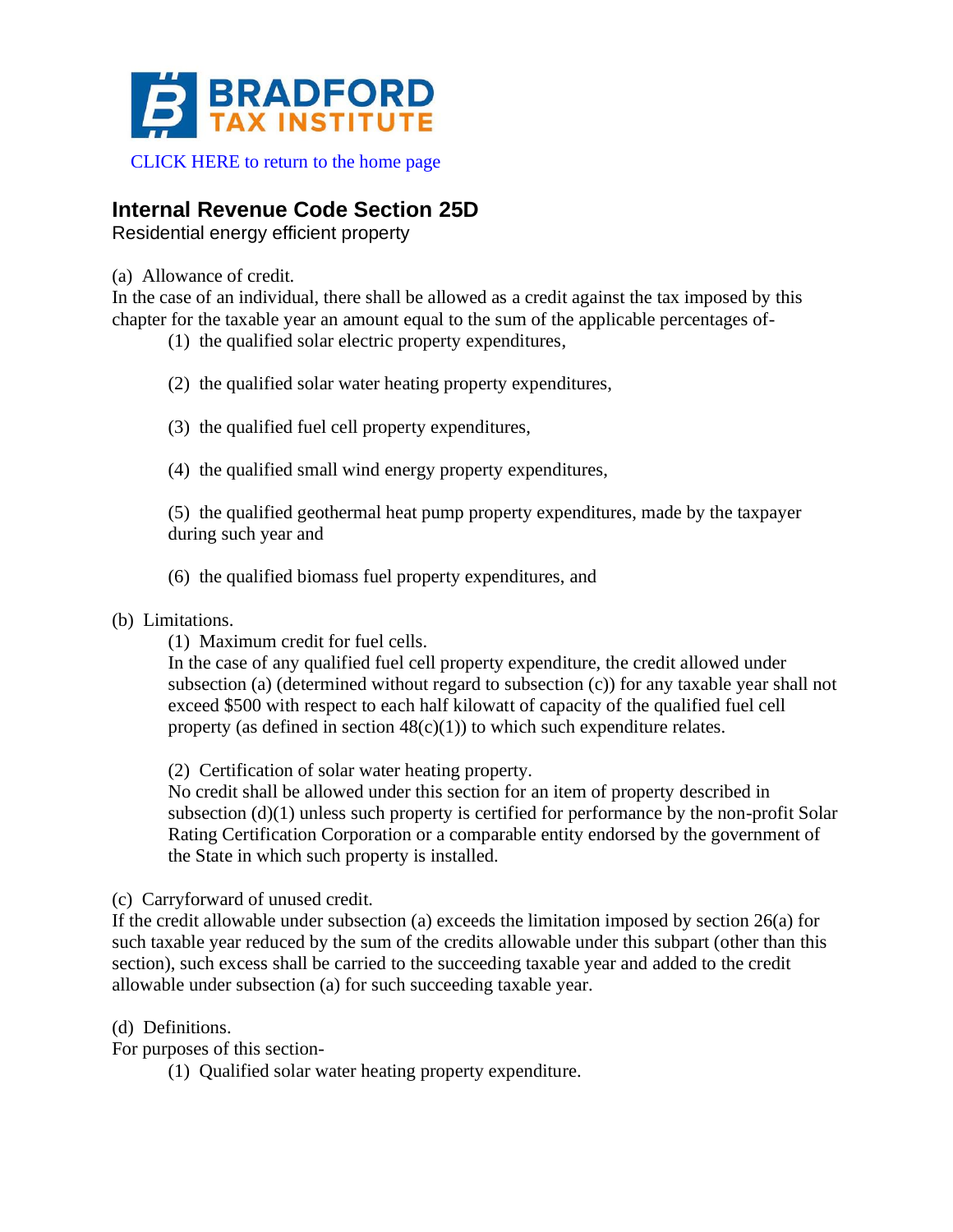The term "qualified solar water heating property expenditure" means an expenditure for property to heat water for use in a dwelling unit located in the United States and used as a residence by the taxpayer if at least half of the energy used by such property for such purpose is derived from the sun.

(2) Qualified solar electric property expenditure.

The term "qualified solar electric property expenditure" means an expenditure for property which uses solar energy to generate electricity for use in a dwelling unit located in the United States and used as a residence by the taxpayer.

(3) Qualified fuel cell property expenditure.

The term "qualified fuel cell property expenditure" means an expenditure for qualified fuel cell property (as defined in section  $48(c)(1)$ ) installed on or in connection with a dwelling unit located in the United States and used as a principal residence (within the meaning of section 121) by the taxpayer.

(4) Qualified small wind energy property expenditure.

The term "qualified small wind energy property expenditure" means an expenditure for property which uses a wind turbine to generate electricity for use in connection with a dwelling unit located in the United States and used as a residence by the taxpayer.

(5) Qualified geothermal heat pump property expenditure.

(A) In general. The term "qualified geothermal heat pump property expenditure" means an expenditure for qualified geothermal heat pump property installed on or in connection with a dwelling unit located in the United States and used as a residence by the taxpayer.

(B) Qualified geothermal heat pump property. The term "qualified geothermal heat pump property" means any equipment which-

(i) uses the ground or ground water as a thermal energy source to heat the dwelling unit referred to in subparagraph (A) or as a thermal energy sink to cool such dwelling unit, and

(ii) meets the requirements of the Energy Star program which are in effect at the time that the expenditure for such equipment is made.

## (6) Qualified biomass fuel property expenditure.

(A) In general. The term "qualified biomass fuel property expenditure" means an expenditure for property-

(i) which uses the burning of biomass fuel to heat a dwelling unit located in the United States and used as a residence by the taxpayer, or to heat water for use in such a dwelling unit, and

(ii) which has a thermal efficiency rating of at least 75 percent (measured by the higher heating value of the fuel).

(B) Biomass fuel. For purposes of this section, the term "biomass fuel" means any plant-derived fuel available on a renewable or recurring basis.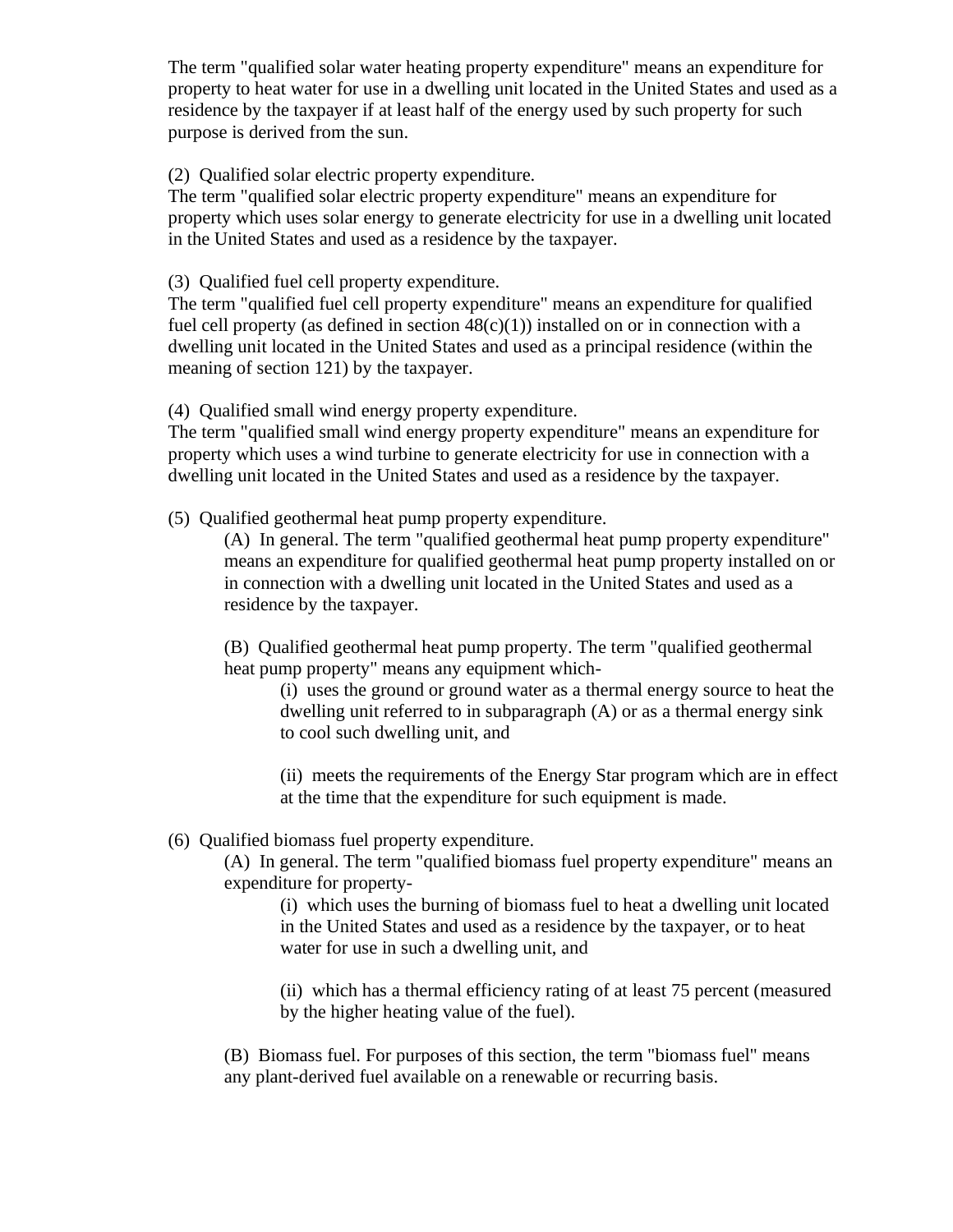(e) Special rules.

For purposes of this section-

(1) Labor costs.

Expenditures for labor costs properly allocable to the onsite preparation, assembly, or original installation of the property described in subsection (d) and for piping or wiring to interconnect such property to the dwelling unit shall be taken into account for purposes of this section.

(2) Solar panels.

No expenditure relating to a solar panel or other property installed as a roof (or portion thereof) shall fail to be treated as property described in paragraph (1) or (2) of subsection (d) solely because it constitutes a structural component of the structure on which it is installed.

(3) Swimming pools, etc., used as storage medium.

Expenditures which are properly allocable to a swimming pool, hot tub, or any other energy storage medium which has a function other than the function of such storage shall not be taken into account for purposes of this section.

(4) Fuel cell expenditure limitations in case of joint occupancy.

In the case of any dwelling unit with respect to which qualified fuel cell property expenditures are made and which is jointly occupied and used during any calendar year as a residence by two or more individuals, the following rules shall apply:

(A) Maximum expenditures for fuel cells. The maximum amount of such expenditures which may be taken into account under subsection (a) by all such individuals with respect to such dwelling unit during such calendar year shall be \$1,667 in the case of each half kilowatt of capacity of qualified fuel cell property (as defined in section  $48(c)(1)$ ) with respect to which such expenditures relate.

(B) Allocation of expenditures. The expenditures allocated to any individual for the taxable year in which such calendar year ends shall be an amount equal to the lesser of-

(i) the amount of expenditures made by such individual with respect to such dwelling during such calendar year, or

(ii) the maximum amount of such expenditures set forth in subparagraph (A) multiplied by a fraction-

> (I) the numerator of which is the amount of such expenditures with respect to such dwelling made by such individual during such calendar year, and

> (II) the denominator of which is the total expenditures made by all such individuals with respect to such dwelling during such calendar year.

(5) Tenant-stockholder in cooperative housing corporation.

In the case of an individual who is a tenant-stockholder (as defined in section 216) in a cooperative housing corporation (as defined in such section), such individual shall be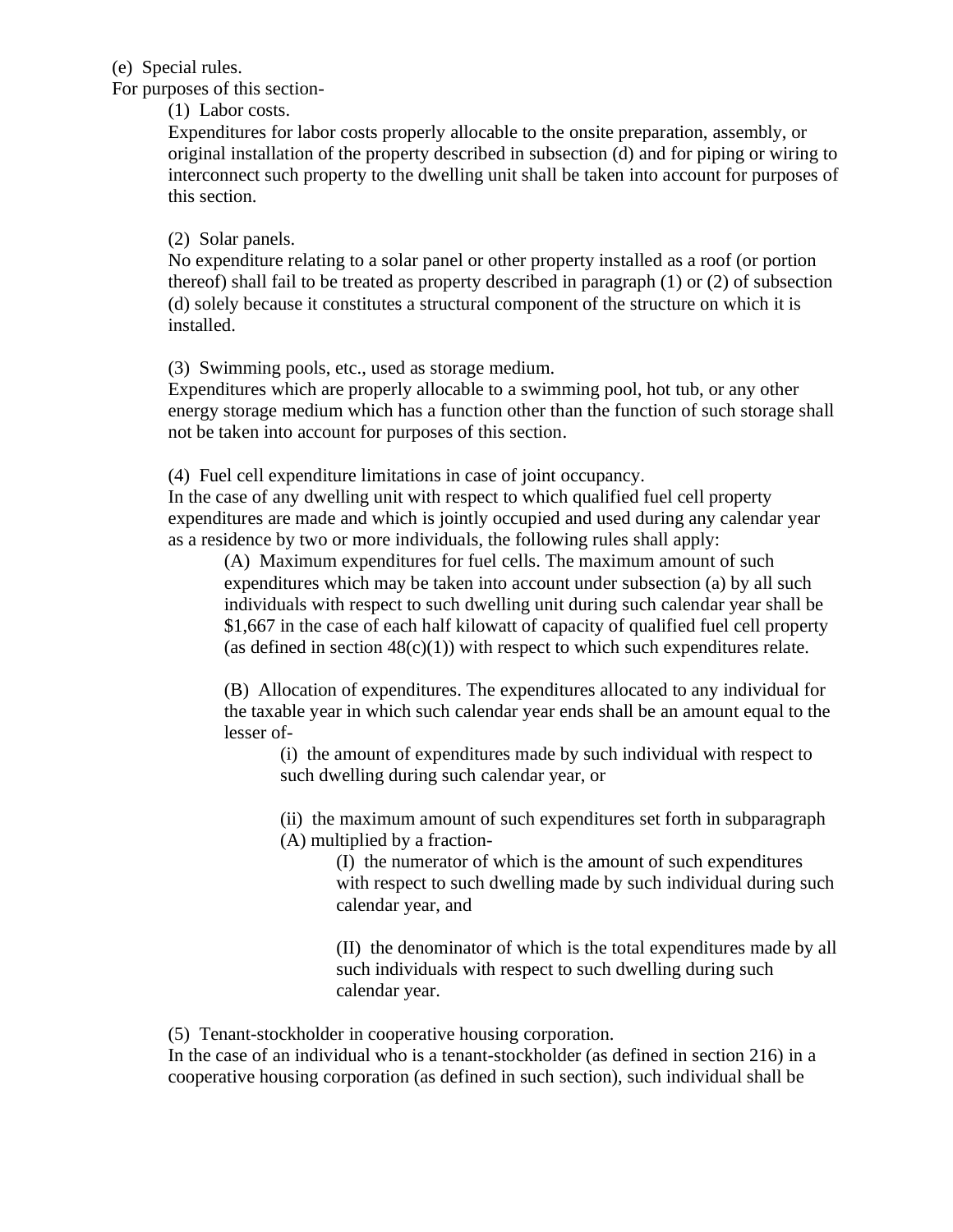treated as having made his tenant-stockholder's proportionate share (as defined in section 216(b)(3)) of any expenditures of such corporation.

(6) Condominiums.

(A) In general. In the case of an individual who is a member of a condominium management association with respect to a condominium which the individual owns, such individual shall be treated as having made the individual's proportionate share of any expenditures of such association.

(B) Condominium management association. For purposes of this paragraph, the term "condominium management association" means an organization which meets the requirements of paragraph (1) of section 528(c) (other than subparagraph (E) thereof) with respect to a condominium project substantially all of the units of which are used as residences.

(7) Allocation in certain cases.

If less than 80 percent of the use of an item is for nonbusiness purposes, only that portion of the expenditures for such item which is properly allocable to use for nonbusiness purposes shall be taken into account.

(8) When expenditure made; amount of expenditure.

(A) In general. Except as provided in subparagraph (B), an expenditure with respect to an item shall be treated as made when the original installation of the item is completed.

(B) Expenditures part of building construction. In the case of an expenditure in connection with the construction or reconstruction of a structure, such expenditure shall be treated as made when the original use of the constructed or reconstructed structure by the taxpayer begins.

(f) Basis adjustments.

For purposes of this subtitle, if a credit is allowed under this section for any expenditure with respect to any property, the increase in the basis of such property which would (but for this subsection ) result from such expenditure shall be reduced by the amount of the credit so allowed.

(g) Applicable percentage.

For purposes of subsection (a), the applicable percentage shall be-

(1) in the case of property placed in service after December 31, 2016, and before January 1, 2020, 30 percent,

(2) in the case of property placed in service after December 31, 2019, and before January 1, 2023, 26 percent, and

(3) in the case of property placed in service after December 31, 2022, and before January 1, 2024, 22 percent.

(h) Termination.